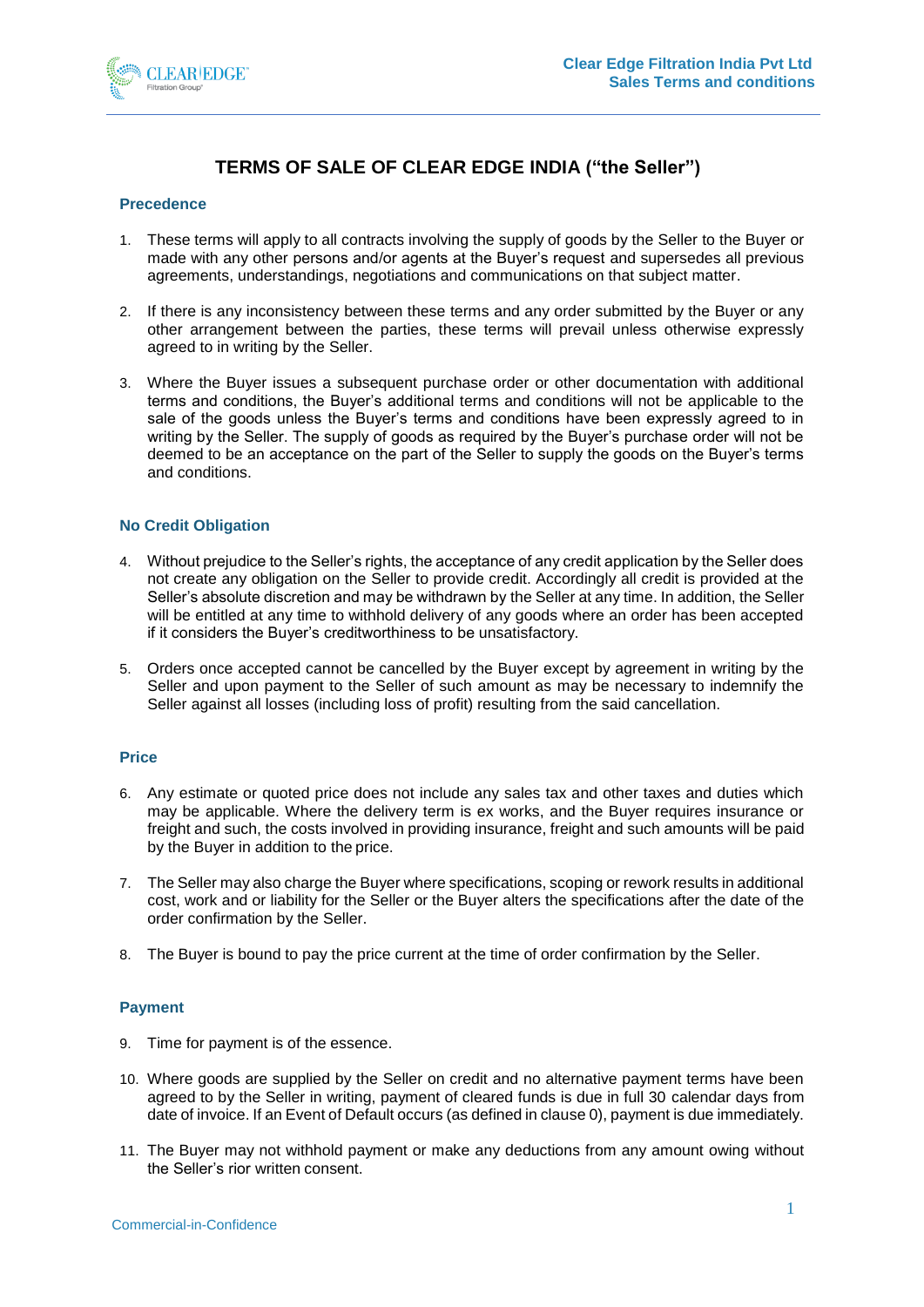

# **Delivery**

- 12. Delivery will be as per the delivery terms as confirmed by the Seller's order confirmation.
- 13. The Buyer shall inspect the goods forthwith on delivery. No claim for short or wrongful delivery, non-conformity with specification or other overt breach of contract will be valid or entertained by the Seller unless received in writing by the Seller within 14 days after date of delivery.
- 14. The Seller may deliver the goods by instalments where practical.
- 15. No goods shall be returned without the express written of the Seller. Goods specially made to the Buyer's specific requirements are not returnable. Where the Seller authorises the return of any goods, any freight or carriage incurred shall be for the account of the Buyer.
- 16. If the Seller fails to deliver the goods or makes defective delivery of part of the goods, the Buyer is not entitled to cancel the contract but will provide the Seller with 14 days' notice to rectify the delivery or defective workmanship.
- 17. Any time stated for delivery of the goods is a reasonable estimate only. The Seller is not liable for any delay in delivery or non-delivery of the goods caused by any factor beyond the Seller's reasonable control.
- 18. In addition to the Buyer's obligation to accept delivery of and pay for the quantity of goods ordered, the Seller may also in its discretion require the Buyer to accept delivery of and pay for +/- 10% of the quantity of rolled goods ordered and delivered.
- 19. If the Buyer refuses to accept delivery of any of the goods, the Seller may charge the Buyer for any additional costs incurred as a result, including storage and transportation costs.

#### **Risks**

- 20. The risk of any loss, damage to or deterioration of the goods passes to the Buyer upon delivery as per the delivery terms set out on the Seller's order confirmation.
- 21. The Buyer will insure the goods for their full replacement value for the benefit of the Seller until ownership of the goods has passed to the Buyer.

#### **Ownership**

- 22. Ownership of the goods remains with the Seller and does not pass to the Buyer until the Buyer pays the full amount owing for the goods and any other moneys owing by the Buyer to the Seller.
- 23. While ownership of the goods remains with the Seller:
	- 23.1 The Buyer must store the goods in accordance with the Seller storage specifications, in its original packaging, away from direct sunlight, properly segregated and stored in-doors and clearly identify them as belonging to the Seller.
	- 23.2 The Seller authorises the Buyer in the ordinary course of business to use the goods or to sell them but only where the Buyer is an approved Seller's agent. This authority is revoked from the time that an Event of Default occurs or the Seller notifies the Buyer in writing that this authority is revoked.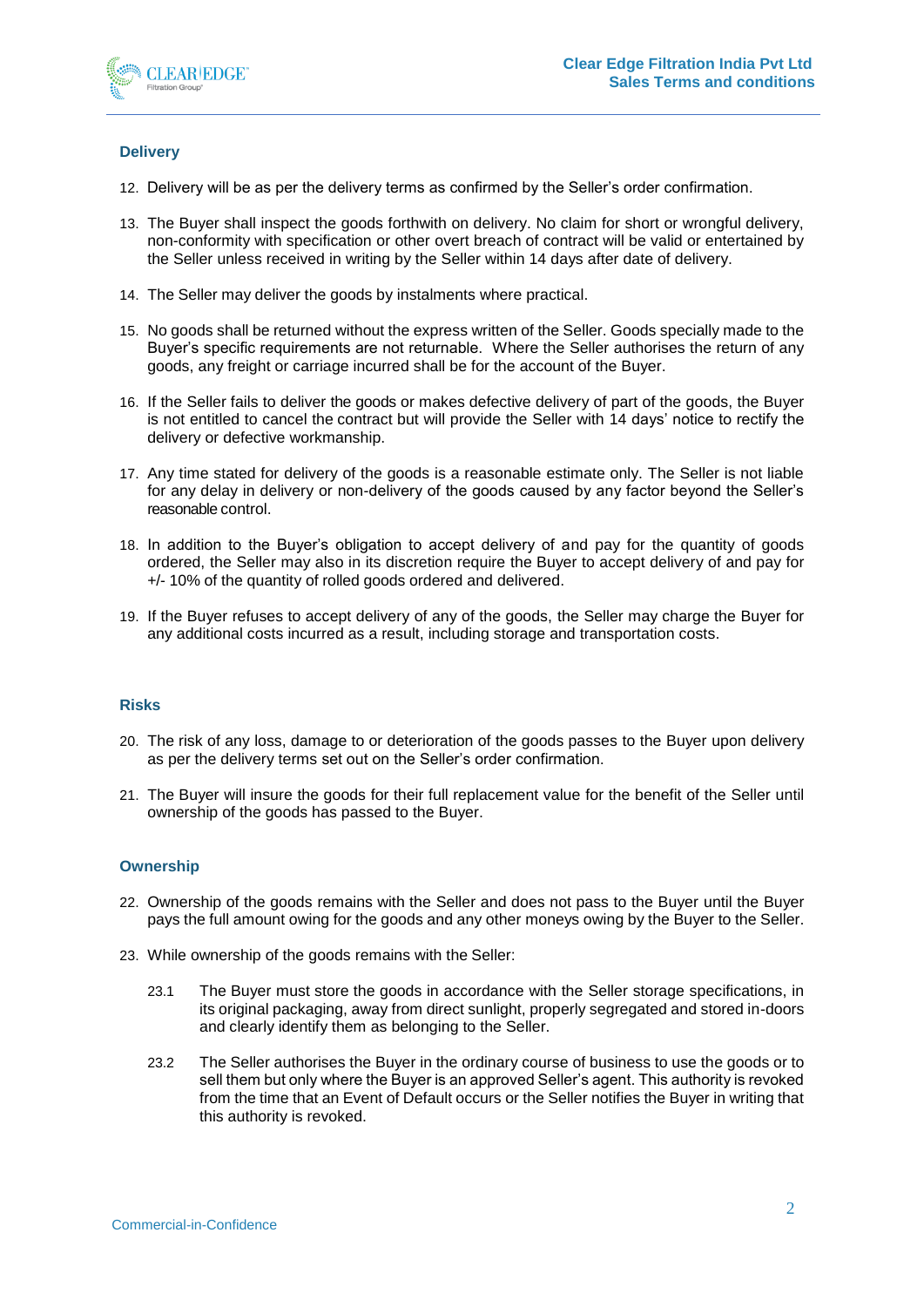

- 23.3 If the Buyer has not paid in full for any goods by the due date, the Seller or its agents may enter the premises where any goods are stored and remove them. The Seller shall not be responsible for any damage caused in entering and removing the goods. The Buyer is liable for all costs incurred by the Seller in entering and removing the goods. The Seller may resell, where practical, any of the goods and apply the proceeds in reduction of the debt owed by the Buyer to the Seller.
- 24. If the Buyer resells or uses the goods before ownership of the goods has passed to the Buyer, the proceeds of such sale or use shall be received and held by the Buyer in trust for the Seller in such portion of the proceeds that does not exceed the Buyer's indebtedness to the Seller. The Seller may at any time by notice in writing require the Buyer to pay to the Seller the proceeds of the sale or of the use of the goods already received and/or used by the Buyer.
- 25. The Seller reserves the right to audit the Buyer's records to determine that all payments received and made has been done in a correct and timely manner.

#### **Warranty**

- 26. Subject to compliance by the Buyer to the Seller's Storage Specifications, the maximum defect correction period will be twelve (12) month's from the date of delivery of the goods in accordance with the delivery terms as set out in the Seller's order confirmation.
- 27. For purposes of these terms, "defect" or "defective" means any defective aspect of the goods not in accordance with these terms, or any damage, deficiency, fault in workmanship of the goods directly caused by the Seller. Defective does not mean or include any inadequacy in design, performance or any intended purpose not agreed to expressly in writing by the Seller or failure by the Buyer to comply with the Seller's Storage Specifications.
- 28. Save as set out in these terms and in any written warranty provided by the Seller to the Buyer, the Seller gives no warranty in respect of the goods or any services to which these terms apply and all conditions and warranties expressed or implied by statute, common law, equity, trade custom or usage or otherwise howsoever are excluded to the maximum extent that such exclusion is permitted by law.

#### **No Representations**

- 29. The Seller, to the fullest extent permitted by law, accepts no liability for any claim by the Buyer or by any other person including any claim relating to or arising from any conditions, warranties or representations as to fitness or suitability for any purpose, merchantability or otherwise whether express or implied by law, trade custom or made by any agent or representative which are not expressly confirmed by the Seller in writing. The Buyer agrees to indemnify the Seller against any claim by any other person against the Seller.
- 30. No statement description information or warranty condition or recommendation contained in any catalogue price list, advertisements or communication or made verbally by any of the Agents or employees of the Seller shall be construed to enlarge vary or over-ride in any way, any of these conditions.
- 31. Nothing in these terms is intended to have the effect of contracting out of the provisions of any fair trading legislation or consumer guarantees legislation except to the maximum extent permitted by those legislations and these terms are to be modified to the extent necessary to give effect to that intention.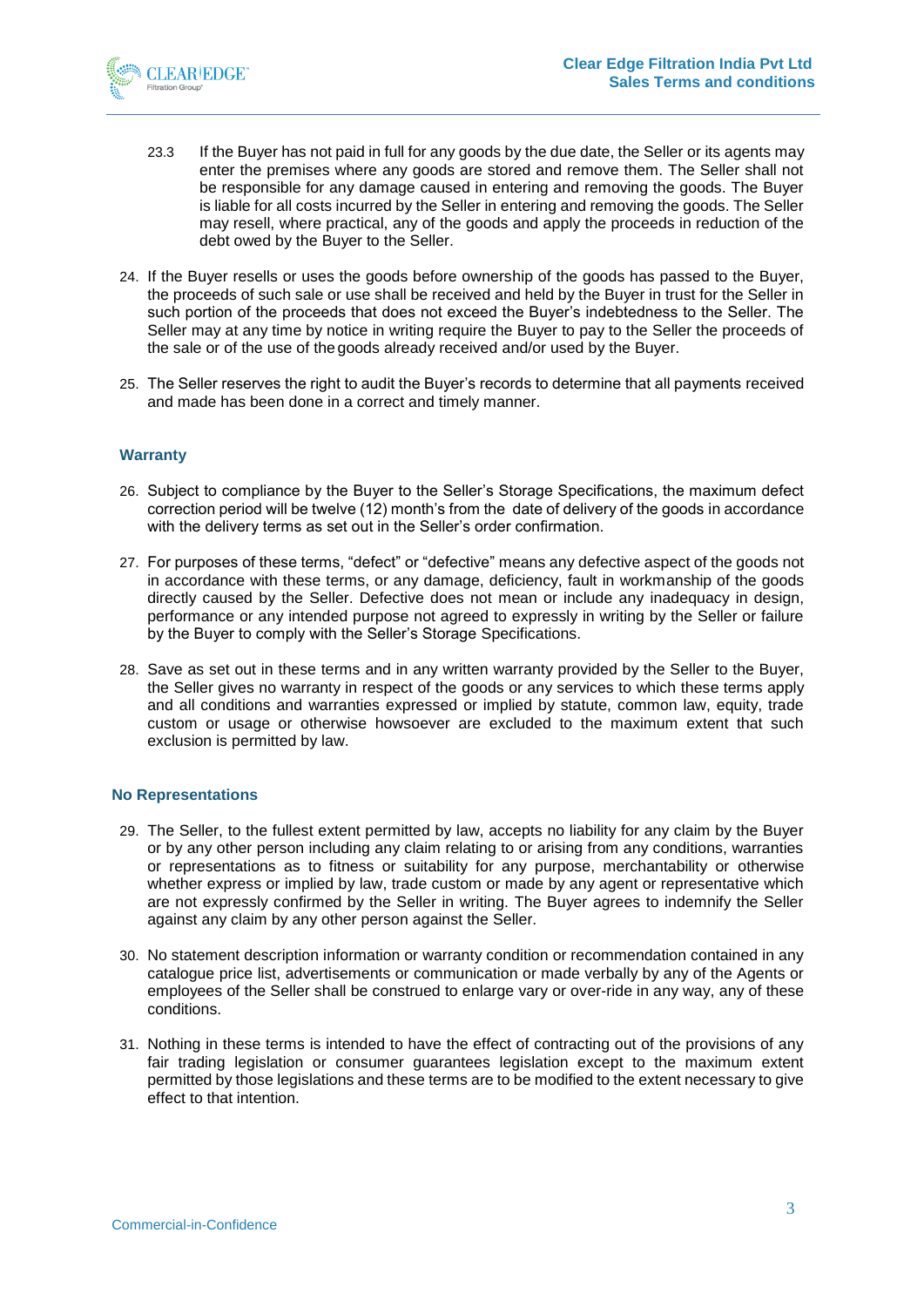

#### **Intellectual Property**

- 32. The Buyer warrants that the use by the Seller of any designs or instructions supplied by the Buyer will not infringe the patents, trademarks, designs or copyright of any other person and the Buyer agrees to indemnify the Seller against any claim relating to or arising from the infringement of any such intellectual property of any other person.
- 33. The Buyer shall indemnify the Seller against all costs claims and damages incurred or threatened arising out of any alleged infringement of patents, trademarks or copyright occasioned by the manufacture or sale of the Goods made to the specifications or special requirements of the Buyer.
- 34. The Buyer acknowledges and agrees that nothing in these terms grant the Buyer any Intellectual Property Rights or any rights in any Intellectual Property owned, licensed or paid for by the Seller.

#### **Default**

- <span id="page-3-0"></span>35. If an Event of Default occurs, the amount owing for the goods shall immediately become due and payable notwithstanding that the due date for payment has not arisen.
- <span id="page-3-2"></span>36. If the Buyer does not pay to the Seller the price for the goods by the due date, the Seller may do one or more of the following:
	- 36.1 Suspend its performance of or cancel any contract between the Seller and the Buyer;
	- 36.2 Withdraw any previously agreed credit, discounts or special terms;
	- 36.3 Charge interest at the Interest Rate (as defined in clause [0\)](#page-3-1) (plus sales tax or other taxes and/or duties) from the date on which payment became due until the date the Seller receives payment in full.
- 37. For the purpose of these terms, an Event of Default means:
	- 37.1 The Buyer fails to pay the Seller for the goods by the due date; or
	- 37.2 The Buyer commits an act of bankruptcy; or
	- 37.3 If the Buyer is a company, the Buyer has resolved or the Buyer or any of its creditors has applied to liquidate the Buyer, the Buyer becomes insolvent or a receiver or manager is appointed in respect of any part of its assets or business; or
	- 37.4 The Seller has reasonable grounds for believing that any of the events described in this clause are about to occur.
- <span id="page-3-1"></span>38. For the purpose of clause [0,](#page-3-2) "Interest Rate" means a rate per annum equal to 3% above that charged, or which would be charged, to the Seller by the Seller's principal banker from time to time during the relevant period.

#### **Force Majeure**

39. The Seller shall be entitled at its option to determine, delay or cancel delivery or reduce the amount delivered, notwithstanding anything to the contrary herein contained, and the Seller shall not be liable in or for any damages for any breach or non- observance of any of its obligations contained herein which results from or is caused by reason of or on account of any circumstances beyond its control, including (without prejudice to the generality of the foregoing) acts of god, natural hazards occurring outside human control, acts of the public enemies, revolution, rebellion, insurrection, military or usurped power, riots, civil commotions, strikes, lock outs or other industrial disputes or disturbances, confiscation, expropriation, requisition or transfer by or under the order of any government, public or local authority, or any inevitable accident, or any combination of these circumstances.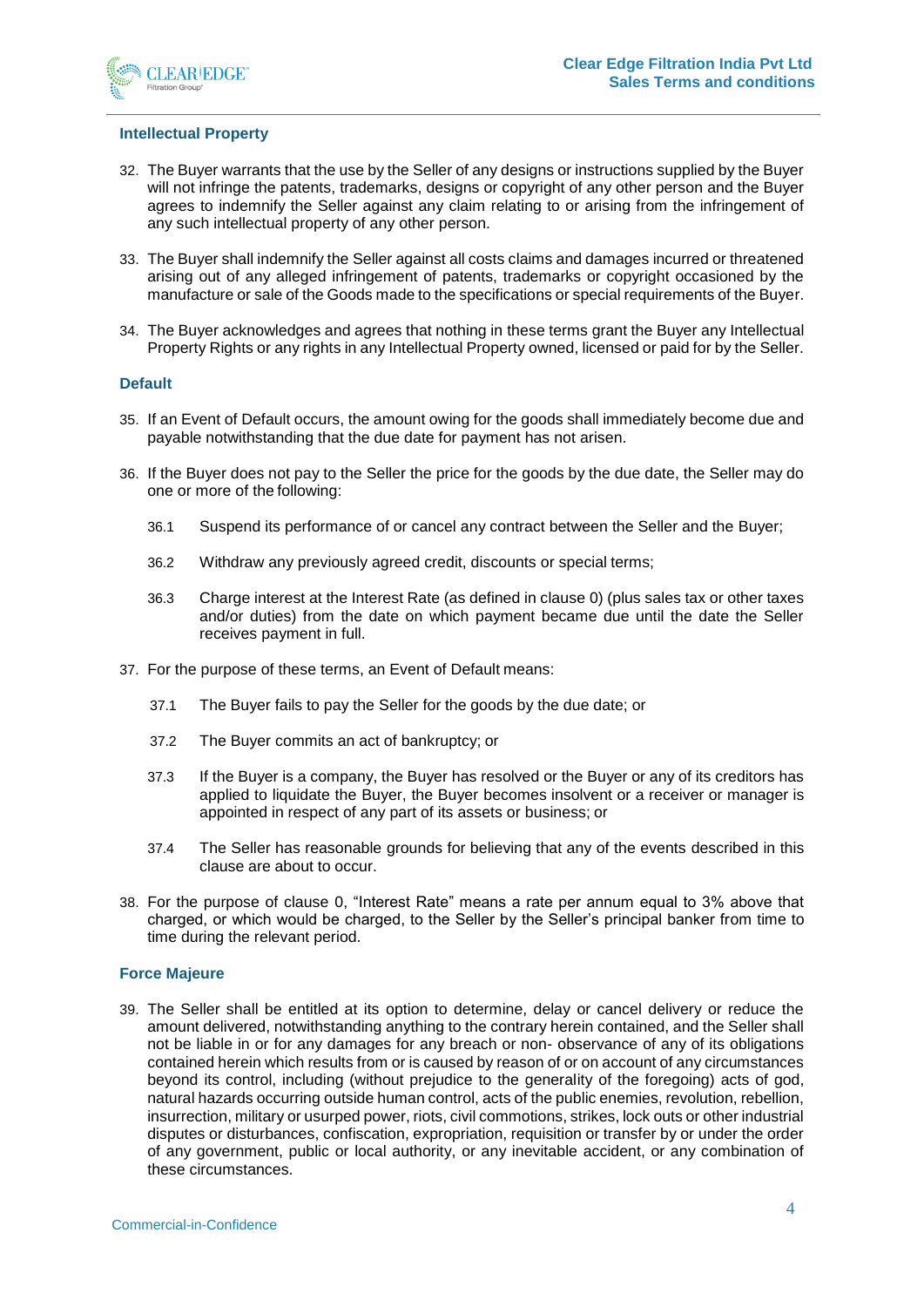

## **Limitation of Liability**

- 40. Without limiting this clause, the Seller's liability to the Buyer or any other person under any claim shall not exceed the price of the goods or the cost of repairing or replacing the goods, whichever is the lesser.
- 41. The Seller shall not be responsible, obligated, or liable for any injury or damage resulting from an application or use of its goods, either singly or in combination with other products. The Seller's sole liability for breach of warranty or any other claim shall be limited to repair or replacement of the goods or return of the purchase price, at the Seller's sole option.
- 42. The Seller shall not be liable for damages, including but not limited to consequential, incidental, punitive, loss of profit, liquidated or special damages arising out of or in connection with the delivery, use or performance of the goods or arising out of acceptance of these terms.
- 43. The Buyer shall indemnify the Seller against all liability, cost, or expense that may be sustained by the Seller because of any loss, damages and/or injury arising out of or in connection with the Buyer's use of the goods.

#### **Confidentiality**

- 44. The Buyer agrees that it may be given access to, or come into possession of, confidential information of the Seller which information may contain details about the employees, customers and suppliers, trade secrets, proprietary data, information regarding price sensitivity, market position, finances, operations, strategies, business plans, products, services, agreements and transactions, the Seller's intellectual property and/or other information that is specifically designated in writing as confidential of the Seller.
- 45. Any drawings, illustrations, confidential information and specifications prepared by the Seller in reply to the Buyer remain the property of the Seller and must not be communicated to any third party without the Seller's previous written permission. The Buyer hereby undertakes that it shall not discuss any information contained herein with any third party without the prior written consent of the Seller. Any drawings and illustrations prepared in connection with the supply of the goods or contained in the Seller's price list, are not binding as to dimensions or details unless it is specifically stated on such drawings or illustrations that dimensions or details are binding.
- 46. Any confidential information of the Seller remains the property of the Seller and the Buyer may not make it public at any stage and will ensure that it will be kept confidential even after termination of the supply of the goods.
- 47. The Buyer may only disclose the Seller's confidential information as required by law. In the event where the Buyer is obligated to disclose any of the Seller's confidential information under this clause, the Buyer will immediately notify the Seller of the disclosure and the full extent of the confidential information disclosed.
- 48. In the event of a breach of the Buyer's confidentiality obligations, the Seller is entitled to will initiate, without delay legal action for damages plus an injunction against the Buyer, whether or not the Buyer directly or indirectly benefitted from the breach or not.
- 49. These confidentiality obligations continue to apply after these terms end and, if requested by the Seller, the Buyer must immediately must:
	- 49.1 Return or destroy the Seller's confidential information and delete any electronic copies saved on its computers; and
	- 49.2 Immediately provide the Seller with a written declaration to the effect that it has complied with its obligations under this clause.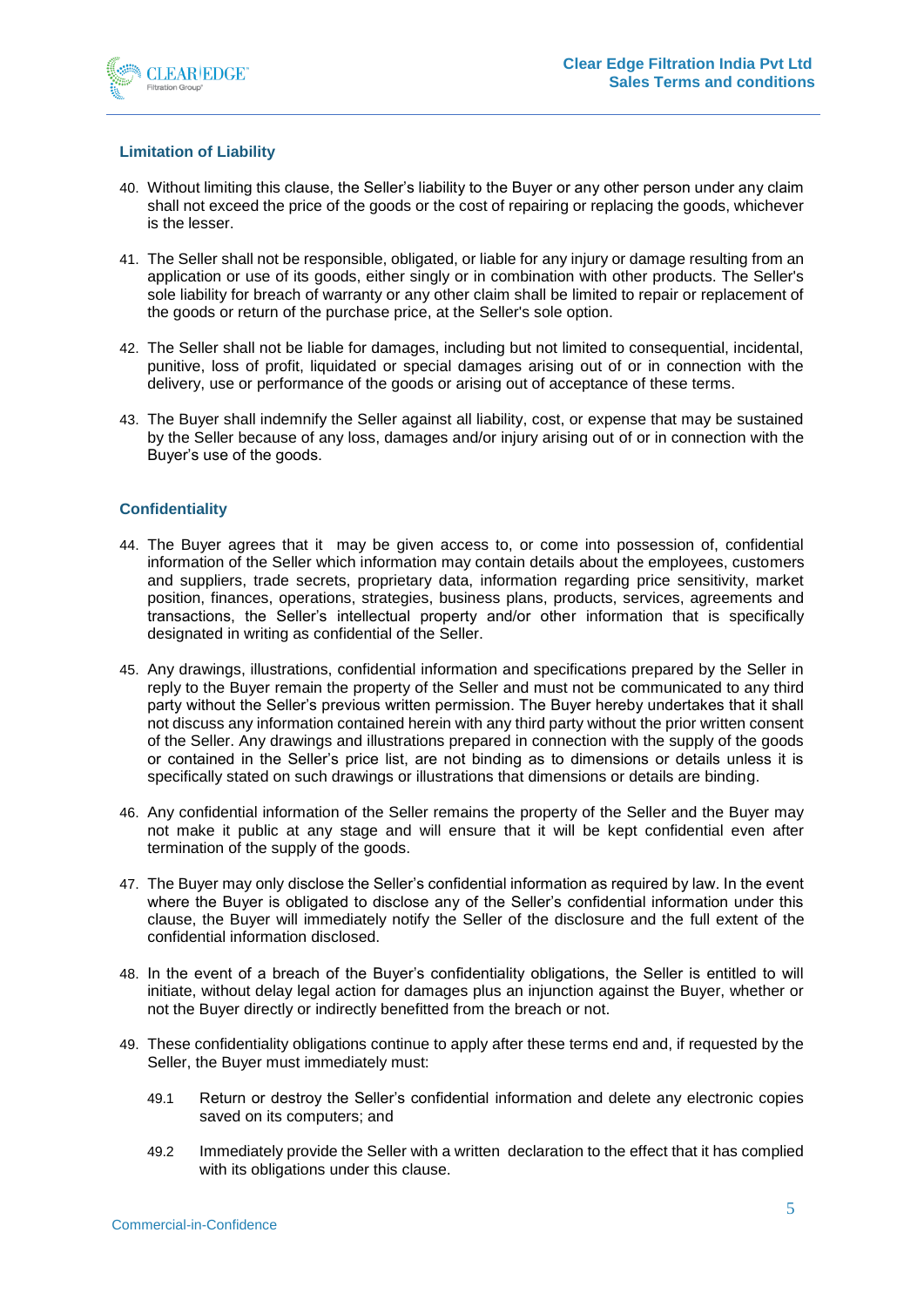

## **Storage Specifications**

- 50. The goods must be stored in accordance with the Seller's Storage Specification as set out below and as detailed in the Supplier's order confirmation:
	- 50.1 The goods must be kept in its original sealed packaging, including any cardboard or wooden box packaging provided;
	- 50.2 Storage must be in a safe and secure environment, free from any exposure to external damage, contamination and/or exposure to rodents, pests and feral animals;
	- 50.3 The goods must not be exposed to strong temperature and humidity fluctuations;
	- 50.4 Ideal conditions for transportation are between +5°C and 30°C and 55%-60% relative humidity;
	- 50.5 Extreme temperature conditions must be avoided, either direct heart (exceeding 50°C) as goods may become softened or cold conditions (lower than 5°C) as the goods may become brittle and prone to flex fatigue;
	- 50.6 Ideal storage conditions are +23°C and 50% relative humidity (standard climate according to DIN EN ISO 139);
	- 50.7 Once the goods are opened for installation, the goods must be installed in process quickly and the opened goods must not be exposed to the environment for excessive periods (e.g. exposure to the environment for longer than 8 hours);
	- 50.8 The goods must not be subjected to sub-zero temperatures. Where the goods have been exposed to sub-zero temperatures, it should be brought back to ambient temperatures for at least one hour before use;
	- 50.9 Avoid exposure to direct sunlight / UV light;
	- 50.10 Avoid exposure to noxious gases and reducing agents;
	- 50.11 Avoid exposure to moisture;
	- 50.12 Care must be taken when using material handling equipment with internal combustion engines as the goods may be flammable.

#### **Arbitration**

- 51. The Parties will attempt in good faith to resolve any dispute, controversy or claim arising out of or in relation to this these terms through negotiations between the senior management of each party with authority to settle the relevant dispute.
- 52. If the dispute cannot be settled amicably within thirty (30) days from the date on which either party has served written notice on the other of the dispute then the matter will be referred to arbitration. Where a dispute cannot be settled amicably, all disputes arising out of or in connection with these terms and/or supply of the goods shall be submitted to the International Court of Arbitration of the International Chamber of Commerce and shall be finally settled under the Rules of Arbitration of the International Chamber of Commerce by one or more arbitrators appointed in accordance with the said Rules in effect at the time of applying for arbitration.
- 53. All arbitration proceedings will be completed in English.
- 54. The arbitral award is final and binding upon both parties.